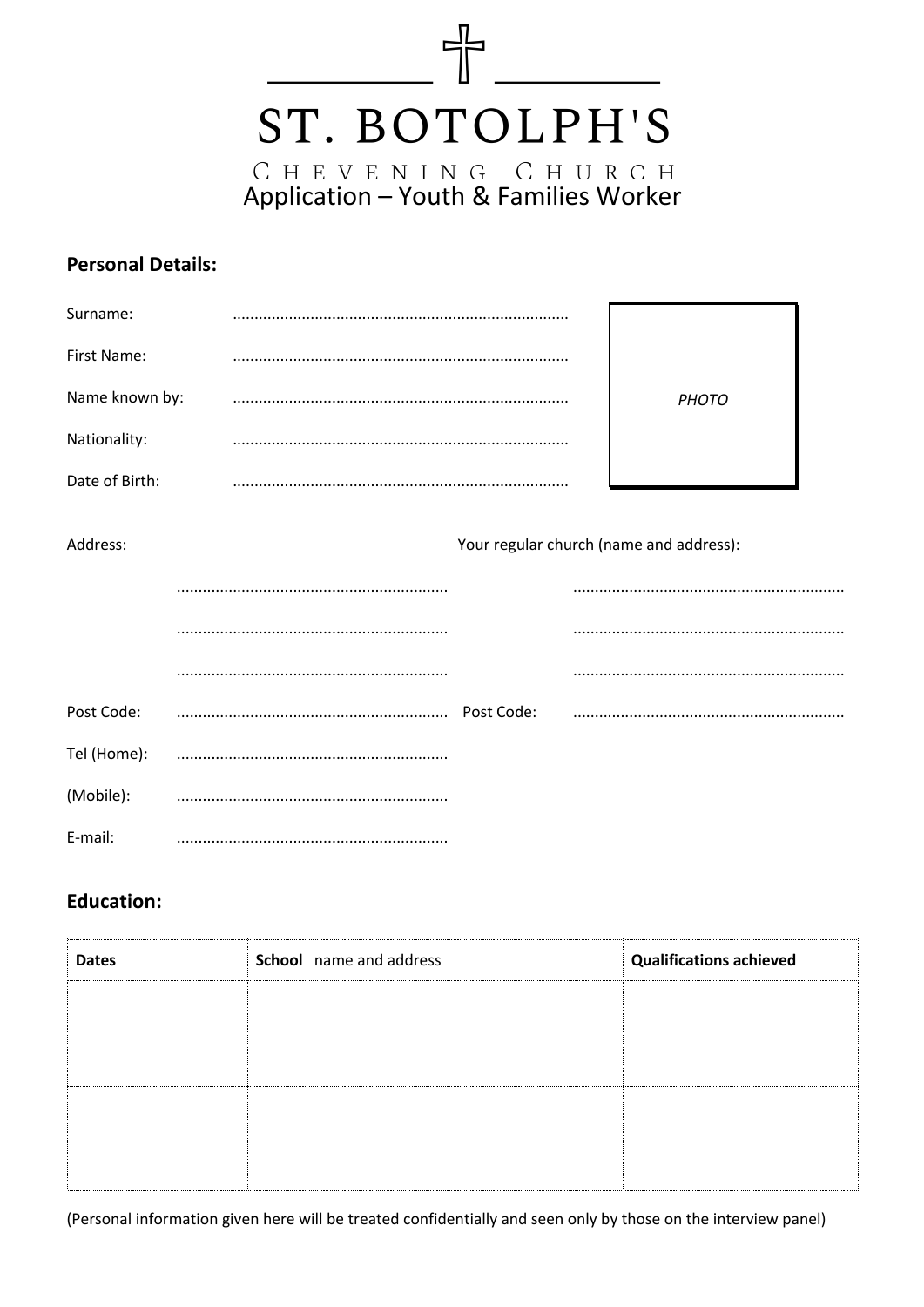# $\begin{picture}(100,10) \put(0,0){\line(1,0){10}} \put(10,0){\line(1,0){10}} \put(10,0){\line(1,0){10}} \put(10,0){\line(1,0){10}} \put(10,0){\line(1,0){10}} \put(10,0){\line(1,0){10}} \put(10,0){\line(1,0){10}} \put(10,0){\line(1,0){10}} \put(10,0){\line(1,0){10}} \put(10,0){\line(1,0){10}} \put(10,0){\line(1,0){10}} \put(10,0){\line($ ST. BOTOLPH'S

### CHEVENING CHURCH

| <b>Dates</b> | Further Education university / college | <b>Qualifications achieved</b> |
|--------------|----------------------------------------|--------------------------------|
|              |                                        |                                |
|              |                                        |                                |
|              |                                        |                                |
|              |                                        |                                |

| <b>Dates</b> | <b>Additional Courses</b> | <b>Qualifications achieved</b> |
|--------------|---------------------------|--------------------------------|
|              |                           |                                |
|              |                           |                                |
|              |                           |                                |
|              |                           |                                |

#### **Employment History:**

| <b>Dates</b> | <b>Employer</b> | Nature of work/position held |
|--------------|-----------------|------------------------------|
|              |                 |                              |
|              |                 |                              |
|              |                 |                              |
|              |                 |                              |

#### **St. Botolph's Church & the role:**

How did you hear about the vacant position?

Why would you like to work for the St. Botolph's Chevening Church?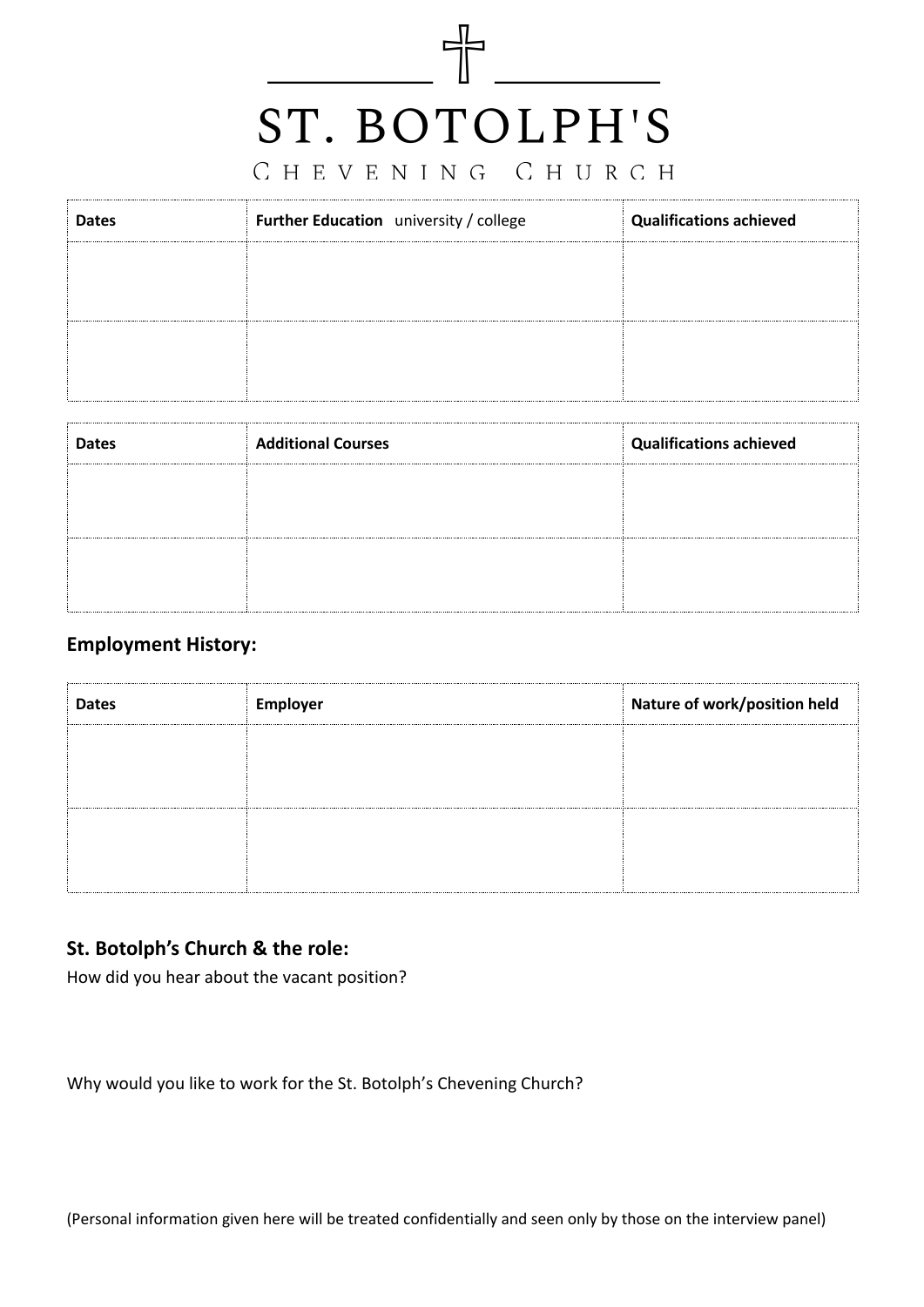

What attracts you to this role?

**Your faith:**

How did you become a Christian?

Describe in your own words your relationship with Jesus.

What do you do to maintain your relationship with God?

What aspects of Christian life do you find most difficult?

(Personal information given here will be treated confidentially and seen only by those on the interview panel)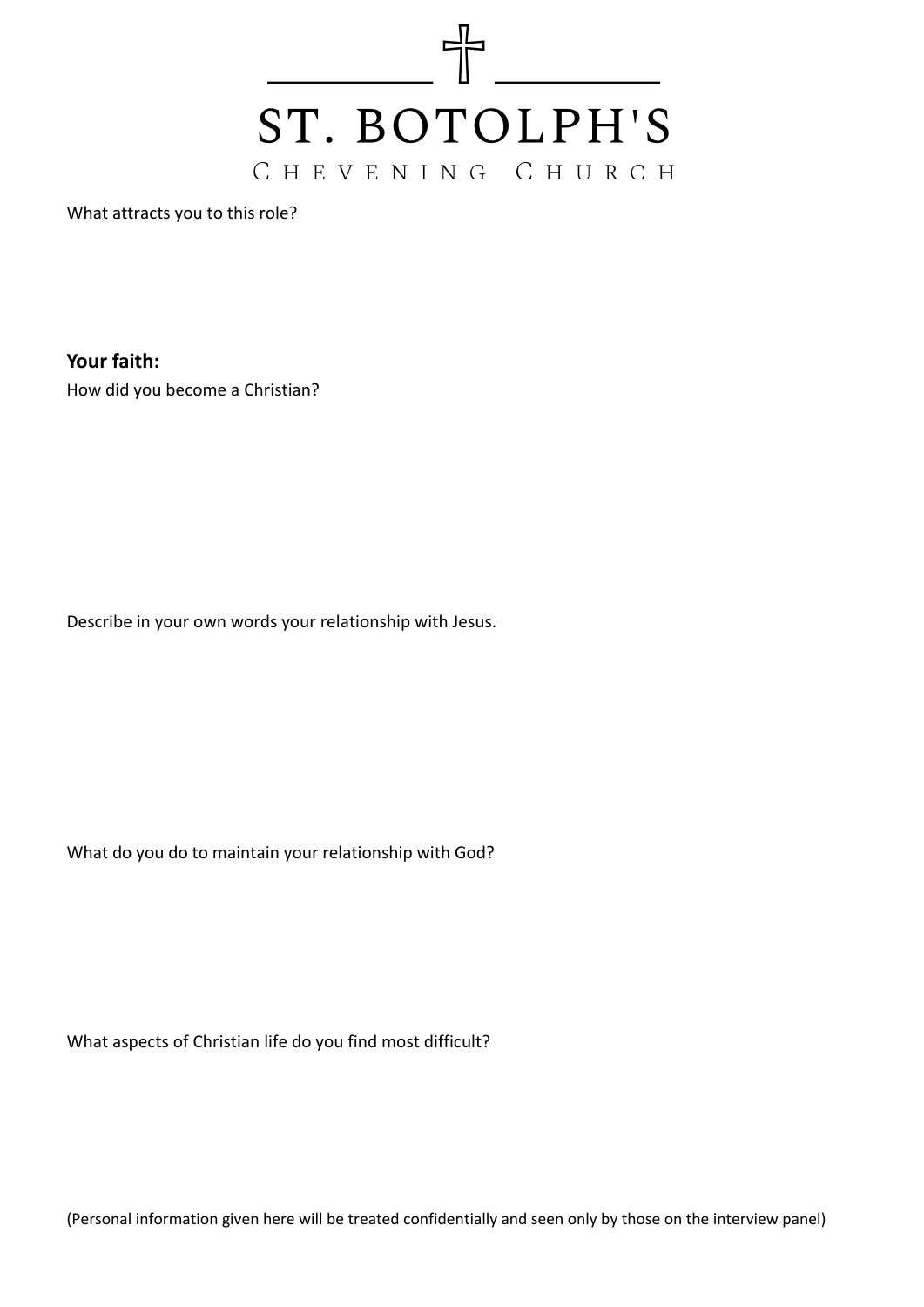

#### **Experience, skills and interests:**

Describe your work/volunteer experience and any positions of responsibility (e.g. CU, children's work, Alpha Course, Mission Trips etc.)

What other skills/experience do you have that are relevant to the role?

What are your interests/hobbies?

What are your strengths?

What are your weaknesses?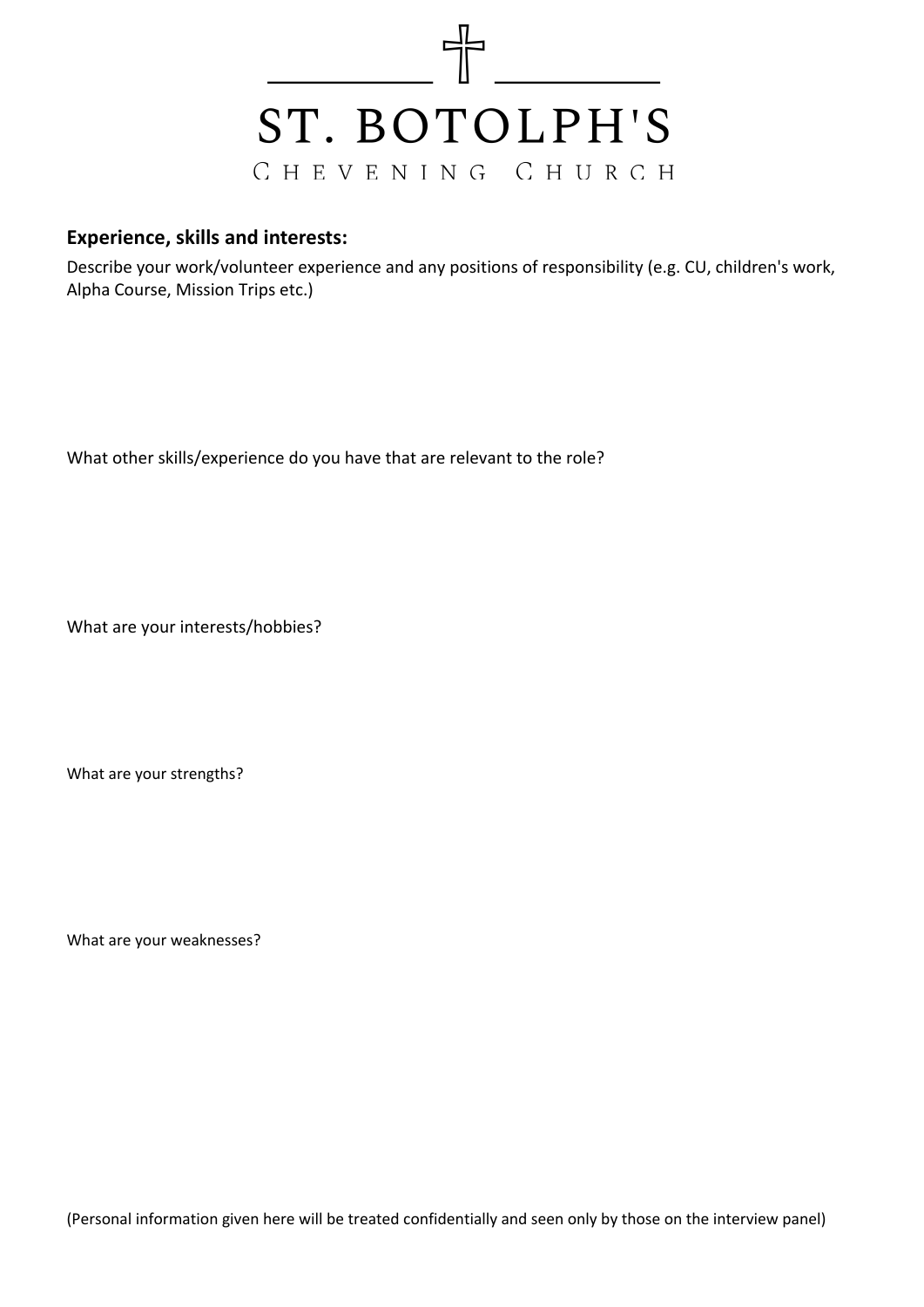

#### **\*Supplementary Information:**

Do you hold a current driver's licence? Yes/No

Please give any details of any particular arrangements you will need us to make in order for you to attend an interview

Please describe any particular requirements you may need at work, these can be discussed with you at interview

Are there any restrictions on you taking up employment in the UK? Yes/No *The successful candidate will be required to produce their passport to verify this statement.*

#### **Safeguarding:**

Are you involved in any current or pending legal proceedings? Yes/ No If Yes, please give details:

Have you ever had any criminal convictions? Yes/ No If Yes, please give details and dates:

Have you ever had an offer to work with children/ young people declined? Yes/ No If Yes, please give details: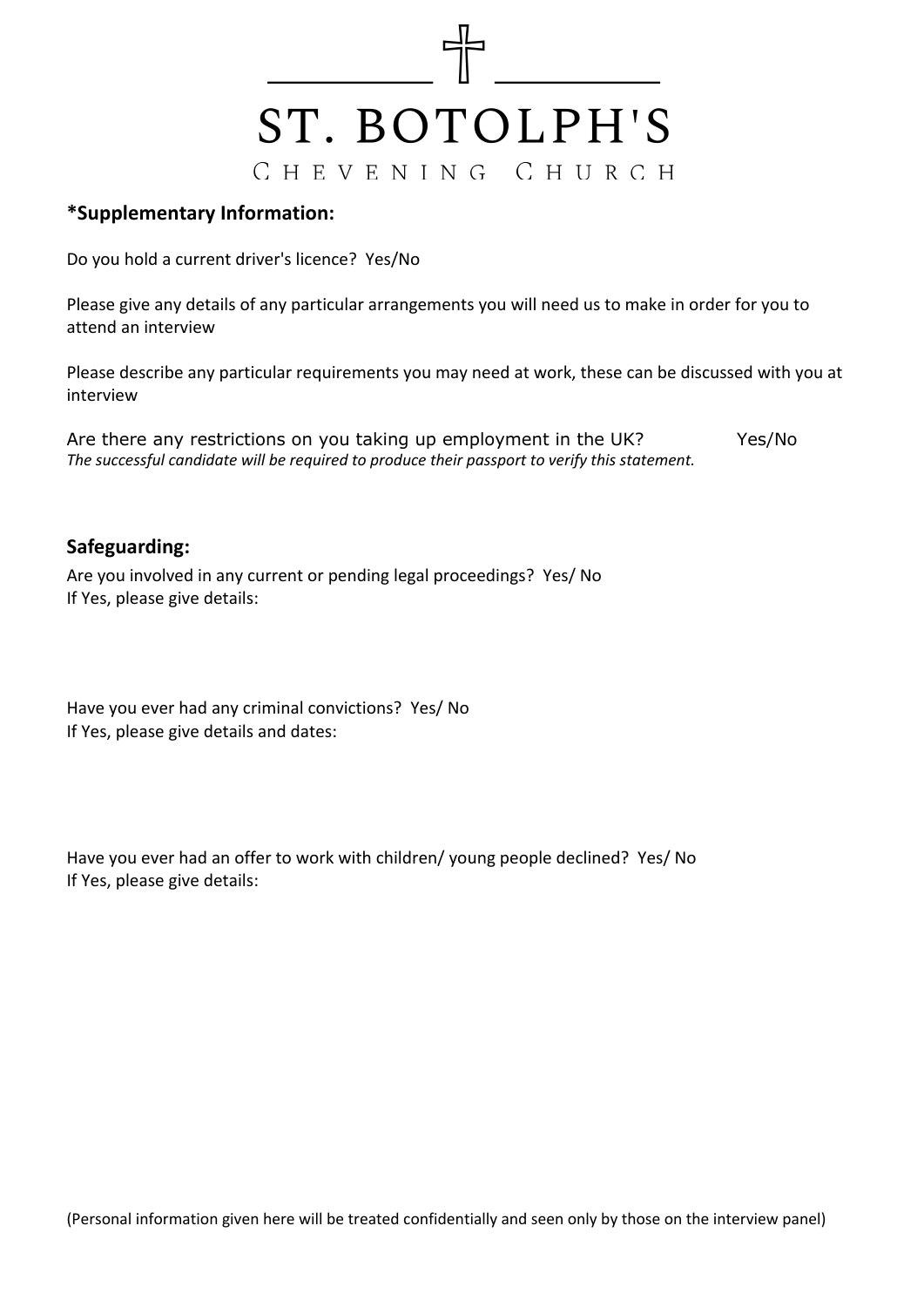## ST. BOTOLPH'S CHEVENING CHURCH

 $\frac{1}{\sqrt{2}}$ 

#### **REFERENCES:**

(Please give details of two people, who have agreed to give you a reference. These should be people who know you well and one should be a church leader or someone else in a recognised position of leadership in a church)

| Name & Address |  | Relationship to you |  |
|----------------|--|---------------------|--|
|                |  |                     |  |
|                |  | Christian YES / NO  |  |
|                |  |                     |  |
|                |  |                     |  |
| Name & Address |  | Relationship to you |  |
|                |  |                     |  |
|                |  | Christian YES / NO  |  |
|                |  |                     |  |
|                |  |                     |  |

#### Other:

Is there anything else you'd like to tell us to support your application?

Please return to: rev.hannahadams@cheveningchurch.org

(Personal information given here will be treated confidentially and seen only by those on the interview panel)